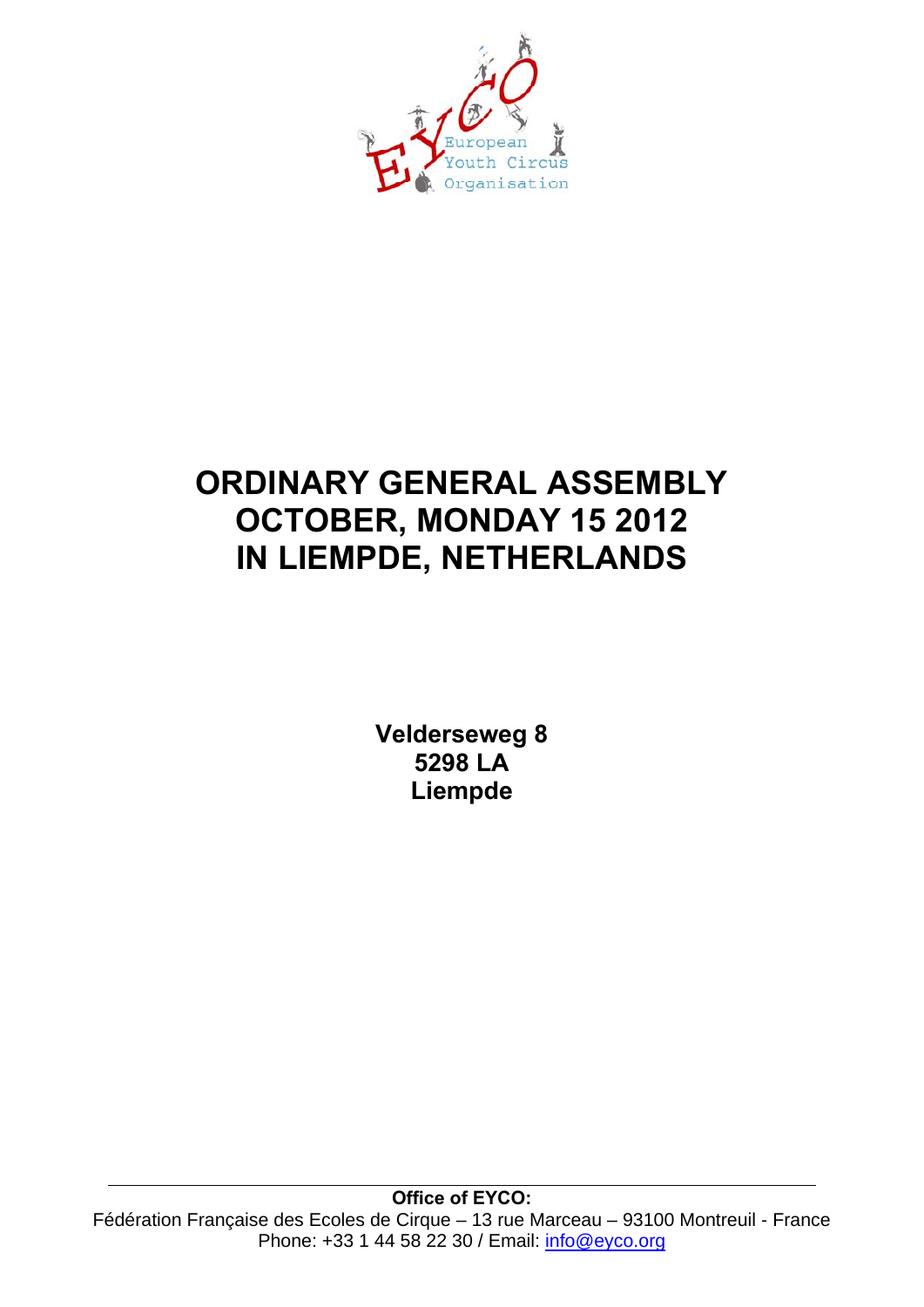# **CONTENTS**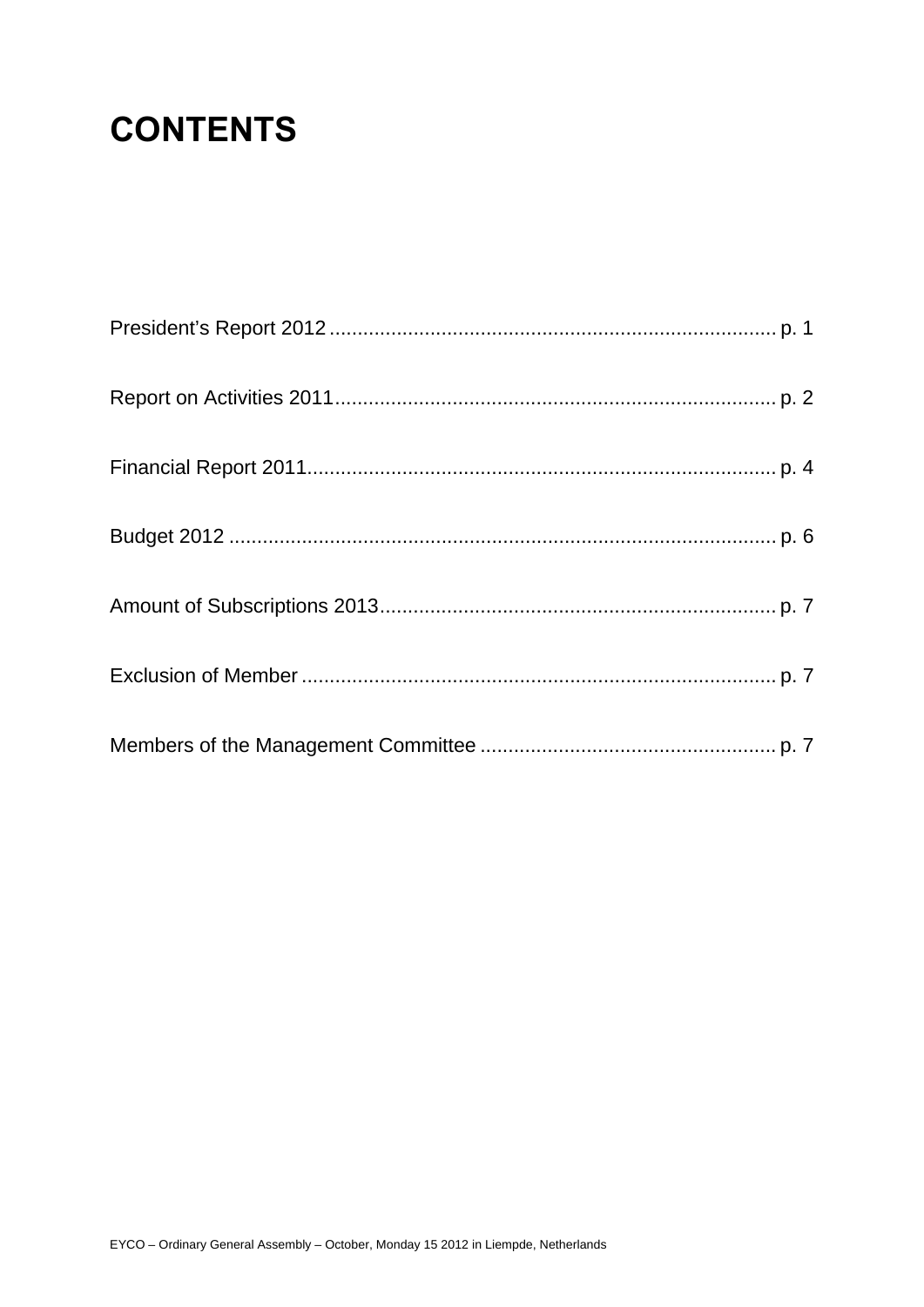## **PRESIDENT'S REPORT 2012**

Our European Confederation, the European Youth Circus Organisation (EYCO), has now been I existence for 3 years. At our last general assembly in 2011 and in the many work groups that met during the NICE platform meeting, we spoke about:

- the further integration, exchange and support of the national umbrella association, or networks
- initial steps in creating an exchange program between circus academies across Europe, and the development of a shared curriculum taught in English to be used as a base education for circus teacher training that would be accredited in all European countries
- the organisation of a EYCO youth circus festival with participants from 10 European countries to foster an artistic dialogue between the different countries
- the continuation of the yearly network meeting of NICE
- the search for funding opportunities for EYCO

Now, I'm very proud of EYCO,

- which now has members (national federations or networks) from 11 different countries: France, Finland, Netherlands, Belgium, Germany, Austria, Switzerland, Denmark, Italy, United Kingdom, and Spain
- that 9 partners got the European funding of Grundtvig for our 122 "mobilities" in 2 years for the exchange and for developing a curriculum of circus training
- that the realisation of the first EYCO festival is taking shape
- that out platform meeting NICE is continuing to meet yearly

In this way we will further develop a common European youth circus network!

*Karl KOECKENBERGER, President* 

**Resolution number: 1 It is suggested to the General Assembly: ▪ to approve the President's Report 2012**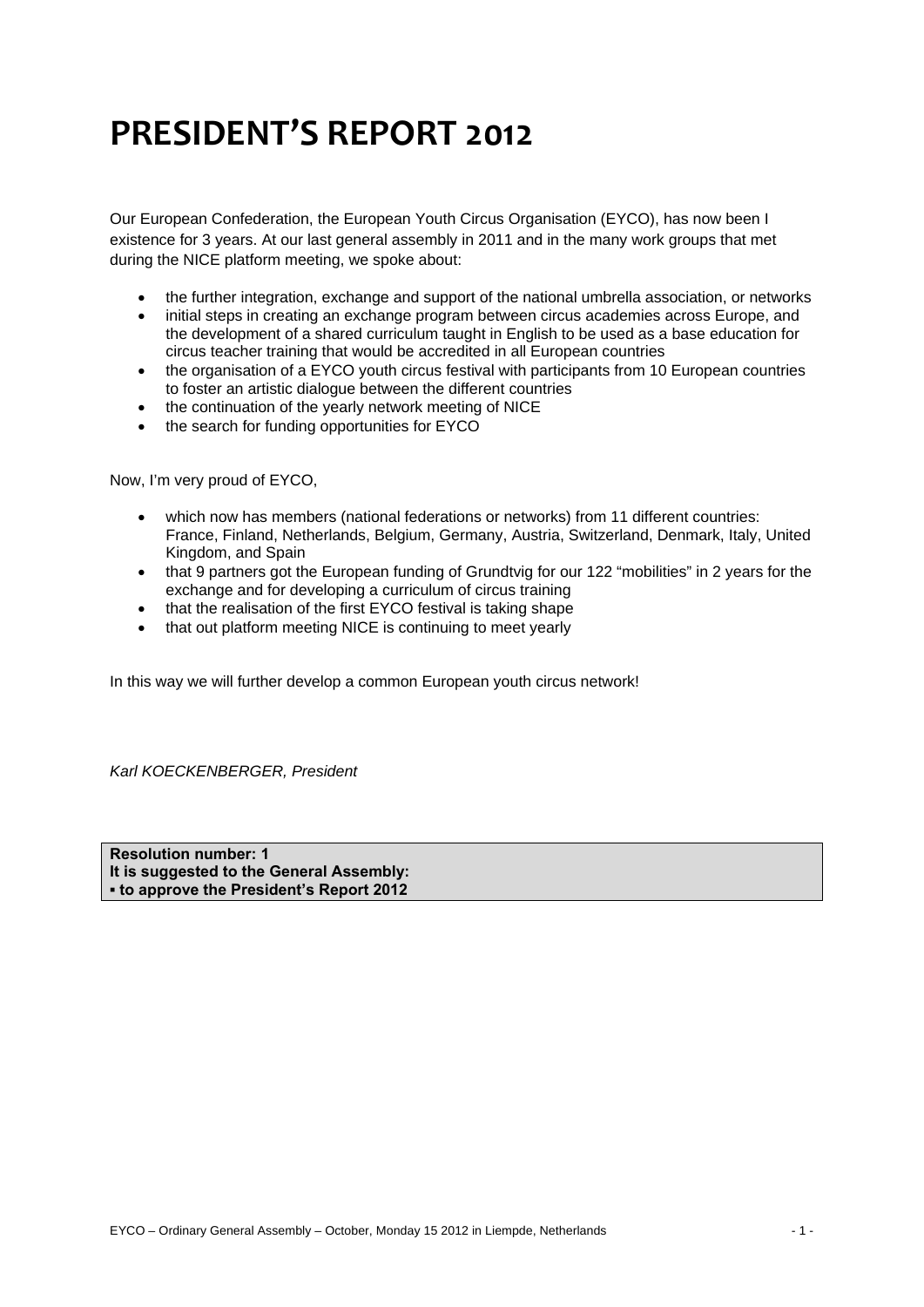# **REPORT ON ACTIVITIES 2011**

The report on activities 2011 of EYCO is presented according to main aims of EYCO. This organisation aims to stimulate and support on a European level:

- The process of recognising and structuring Youth Circus
- The quality improvement of youth circus

The promotion of Youth Circus - by its nature a popular, accessible and inclusive art form – as a means for participants to take an active role in society.

## **ROCESS OF RECOGNISING AND STRUCTURING YOUTH CIRCUS AS WELL AS PROMOTE YOUTH CIRCUS AS A MEANS FOR PARTICIPANTS TO TAKE AN ACTIVE ROLE IN SOCIETY P**

## • **NICE**

EYCO aims to provide and manage a<br>platform for co-operation in the for co-operation in the development of Youth Circus and its contributors through the annual Network of International Circus Exchange (N.I.C.E).

In 2011, the N.I.C.E. meeting took place in Berlin, Germany.



N.I.C.E continued the work it began before, according as well to EYCO subjects, such as pedagogic, artistic and network.

The N.I.C.E. meeting 2011 was an inspiring moment and gave an impulse to continue EYCO's work.

## • **Council of Europe**

In February 2011, there was an introducing meeting with the Council of Europe in Strasbourg, France, with the person in charge of the youth foundation. No projects were made that year but EYCO is a

potential partner of this institution for future events. Thanks to that invitation, EYCO succeeded the aims to promote Youth Circus to European authorities and seek to co-operate with other relevant contributors and networks in the field of youth work and its social cultural areas.

## • **Website**

The EYCO website aims to promote and increase public awareness of Youth Circus in Europe as well as act as a central resource and information centre for Youth Circus by gathering, sharing and spreading information to the national partners (see below, within the artistic working group work, more information on the future website).

## • **Caravan**

At the EYCO Management Committee Meeting held in Amsterdam, Netherlands in December 2011, a member of Caravan (a European organisation that gathers nine youth and social circus schools) joined in an exchange of information about common fields and actions between the two European organisations.

### • **Support creation of national representative organisations**

EYCO is supporting the creation of national representative organisations on youth circus in all European countries. In April 2011, the president and the secretary of EYCO went to Edinburg at the national meeting of the potential future umbrella of United Kingdom. They helped this network by giving their knowledge on what an umbrella could be. This support will continue during the following years by helping other European countries.



EYCO aims to become a central resource and information centre for Youth Circus by gathering, sharing and disseminating information to the national partners.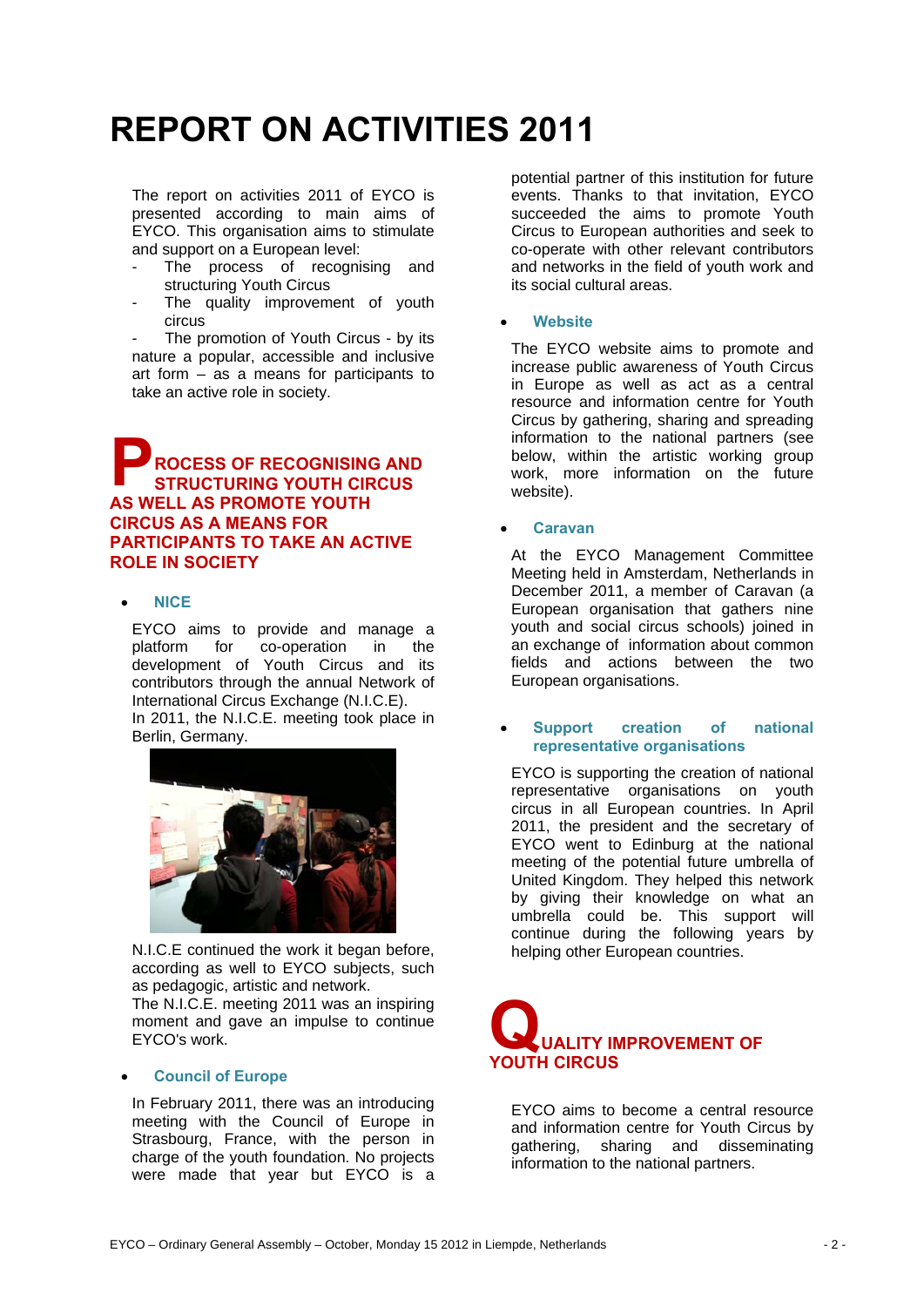At the N.I.C.E meeting held in London in 2009, three working groups were created to achieve this aim: Management, Artistic and Pedagogical. In 2010, the structure and individuals working within these groups was decided. These working groups include people from National Umbrellas and other experts interested in offering advice and experience. In 2011, the work continued and prsented some results.

## • **Pedagogical Working Group**

To fulfil EYCO's aim of developing resources and providing information about Youth Circus, a database of training courses was created on EYCO's website in 2010. The work of the Pedagogical working group continued in 2011.

## 9 **Job Levels Description**

In addition to gathering information, EYCO aims to co-operate on the quality improvement of Youth Circus (training, accreditation, pedagogical tools, security and health). To achieve this aim, the Pedagogical Working Group has been working on Job Levels in Youth Circus. In 2011, the description of job levels was completed and was presented during the N.I.C.E. seminar in Berlin, Germany. Two documents were created: a table of level as an overview and a more detailed description of elements of the table, including responsibility, skills and competences in the pedagogical, artistic education and security field.

### 9 **Basic Training Course (in English)**

Discussions were held about organising a Seminar with members in the pedagogical field with the aim of working on the framework for the contents for English Programme. This work is still in progress and will find more issues in 2012.

## • **Artistic working Group**

## 9 **Survey**

To help fulfil the aim of gathering resources for Youth Circus, a template of a survey was created in 2010 to collect information from each country about Youth Circus and their link with artistic activities. In 2011, the work on the survey was continued by collecting the information from different countries.

### 9 **Digital Platform**

EYCO aims to stimulate new creative and artistic developments in the field of Youth Circus as well as promote Youth Circus. To achieve these, one of its projects is to create a Youth Circus TV website. A professional website developer was contacted to create a website with videos. A detailed document on expectation of EYCO for the website was given to the website developer and a graphic designer. The work is still in progress and is expected to be finished in 2012.

## 9 **Festival**

The Artistic working Group, aims to stimulate new, creative and artistic developments in the field of Youth Circus. It is working towards the development of a<br>European Youth Circus Festival. European Youth Circus Festival. Discussions were held in 2010. A detailed programme of the event was created in 2011 and potential organisers were contacted.

## **QUANTITATIVES DATAS ON ACTIVITIES 2011 10 MEETINGS IN 2011**

## January, 13, 2011: Meeting of the Pedagogical Working Group in Brussels, Belgium.

- February, 11, 2011: Meeting of the Management Committee in Strasbourg, France.
- February, 12 and 13, 2011: Meeting of the Artistic Working Group in Strasbourg, France.
- April, 16 and 17, 2011: Meeting for a news federation with the member of United Kingdom in Edinburg, United Kingdom.
- May, 12, 2011: Meeting of the Pedagogical Working Group in Brussels, Belgium.
- May, 14 and 15, 2011: Meeting of the Management Committee in Madrid, Spain.
- September, 8, 2011: Meeting of the Pedagogical Working Group in Brussels, Belgium.
- September 22 and 23, 2011: Meeting of the Management Committee in Berlin, Germany.
- September 24, 2011: General Assembly in Berlin, Germany.
- December 2 and 3, 2011: Meeting of the Management Committee in Amsterdam, Netherlands.

### **Resolution number: 2 It is suggested to the General Assembly: ▪ to take cognisance of the Report of Activities 2011**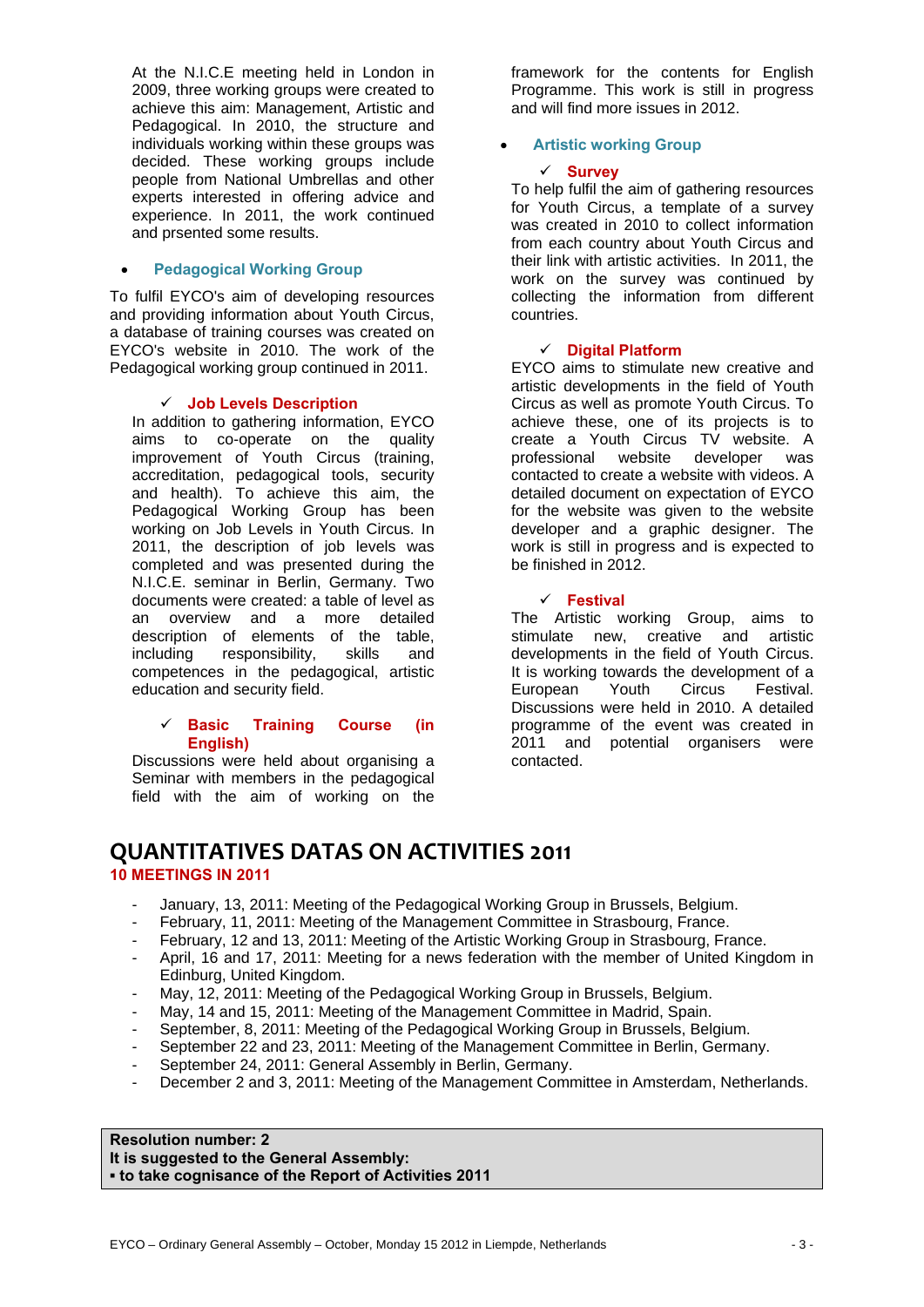# **FINANCIAL REPORT 2011**

## **COMPTE DE RESULTAT SIMPLIFIE**

| <b>CHARGES</b>                                                                     |         | <b>PRODUITS</b>                                        |                                               |         |
|------------------------------------------------------------------------------------|---------|--------------------------------------------------------|-----------------------------------------------|---------|
|                                                                                    |         |                                                        |                                               |         |
| 60 - Achats                                                                        |         |                                                        | 4911,74 70 - Ventes de produits finis         |         |
| matières et fournitures consommables                                               |         |                                                        | dont participations financières des licenciés |         |
| 61 - Services extérieurs                                                           |         |                                                        | dont participations financ. des non licenciés |         |
| sous-traitances, crédits-bails, locations, entretiens et réparations, assurances   |         |                                                        | dont billeterie                               |         |
| 62 - Autres services extérieurs                                                    |         | 5198,68                                                | dont ventes de spectacles                     |         |
| 622 Honoraires                                                                     | 1919,00 | 1919,00                                                | dont produits annexes                         |         |
| 625 Déplacement Mission Réception                                                  | 3093,10 | 3093,10                                                |                                               |         |
| 627 Services Bancaires                                                             | 186,58  | 186,58                                                 |                                               |         |
| 63 - Impôts et taxes                                                               |         |                                                        | 74 - Subventions d'exploitation               |         |
| dont impôts et taxes sur rémunération                                              |         |                                                        | dont Etat/Drac                                |         |
| dont formation professionnelle                                                     |         |                                                        | dont Jeunesse et sport                        |         |
| impôts, taxes sur salaires, participation à la formation professionnelle           |         |                                                        | dont l'education nationale                    |         |
| 64 - Charges du personnel                                                          |         |                                                        | dont la région                                |         |
| dont rémunération du personnel                                                     |         |                                                        | dont le département                           |         |
| dont charges sociales                                                              |         |                                                        | dont la commune ou assimilé                   |         |
| dont autres charges de personnel                                                   |         |                                                        | dont le CNASEA                                |         |
| rémunération du personnel, charges sociales, provisions pour congés payés          |         |                                                        | dont fonjep                                   |         |
| 65 - Autres charges de gestion courante                                            |         |                                                        | Dont autres                                   |         |
| redevances, logiciels, licences, subventions versées, dons et pertes               |         | 75- Autres produits de gestion courante<br>cotisations | 5831,00                                       |         |
| 66 - Charges financières                                                           |         |                                                        | 76 - Produits financiers                      |         |
| dont intérêts versés sur emprunt                                                   |         |                                                        | dont produits de participations               |         |
| dont intérêtes bancaires                                                           |         |                                                        | 77 - Produits exceptionnels                   |         |
| charges relatives aux frais financiers, interêts, frais d'emprunts                 |         |                                                        | 78 - Reprise sur amortissements               |         |
| 67 - Charges exceptionnelles                                                       |         |                                                        | 79 - Transfert de charges                     |         |
| Charges relatives à des opérations exceptionnelles                                 |         |                                                        |                                               |         |
| 68 - Dotations aux amortissements                                                  |         |                                                        |                                               |         |
| charges passées au compte de résultat pour constater la dépréciation des<br>actifs |         |                                                        |                                               |         |
|                                                                                    |         |                                                        |                                               |         |
| <b>SOUS-TOTAL DES CHARGES</b>                                                      |         | 10110,42                                               | <b>SOUS-TOTAL DES PRODUITS</b>                | 5831,00 |
|                                                                                    |         |                                                        |                                               |         |
| 86 - Emplois des contributions<br>volontaires en nature                            |         |                                                        | 87 - Contributions volontaires en nature      |         |
| dont secours en nature                                                             |         |                                                        | dont bénévolat                                |         |
| dont mise à disposition gratuite des biens et<br>prestations                       |         |                                                        | dont prestations en nature                    |         |
| dont personnels bénévoles                                                          |         |                                                        | dont dons en nature                           |         |
| Excédent de l'exercice (bénéfice)                                                  |         |                                                        | Déficit de l'exercice                         | 4279,42 |
|                                                                                    |         |                                                        |                                               |         |
| <b>TOTAL DES CHARGES</b><br>10110,42                                               |         | <b>TOTAL DES PRODUITS</b>                              | 10110,42                                      |         |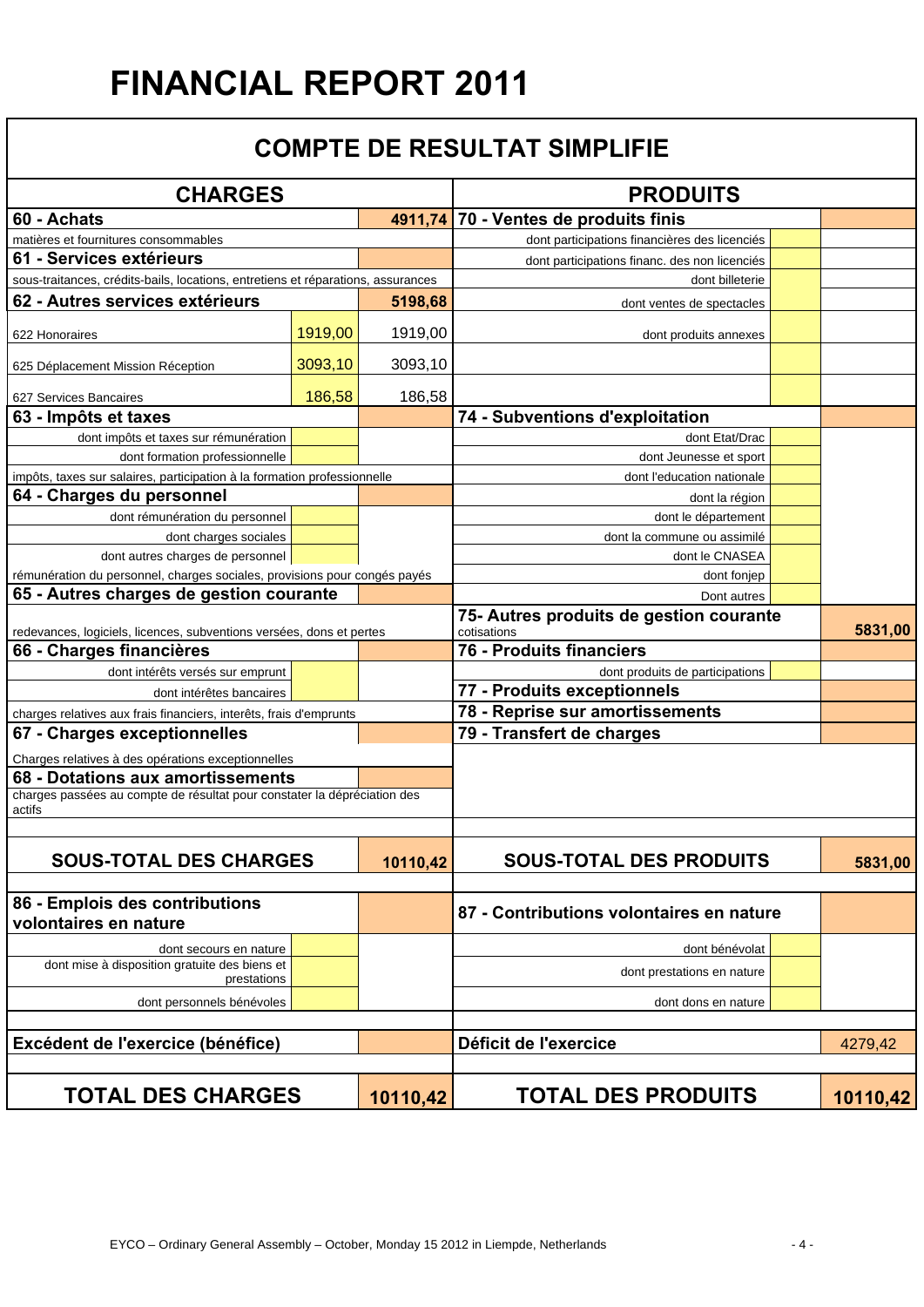| <b>BILAN SIMPLIFIE</b>                                                                                  |              |                              |                      |                                       |                                                     |            |
|---------------------------------------------------------------------------------------------------------|--------------|------------------------------|----------------------|---------------------------------------|-----------------------------------------------------|------------|
| <b>ACTIF</b>                                                                                            |              |                              | <b>PASSIF</b>        |                                       |                                                     |            |
|                                                                                                         | Valeur brute | Amortissement                | Valeur nette         |                                       |                                                     |            |
| <b>ACTIF IMMOBILISE</b>                                                                                 |              |                              | <b>FOND PROPRES</b>  |                                       |                                                     |            |
| <b>Immobilisations incorporelles</b>                                                                    |              |                              |                      | Capital                               | Apport à la création de<br>la structure             |            |
| <b>Immobilisations corporelles</b>                                                                      |              |                              |                      | <b>Réserves</b>                       | Excédents - déficits<br>des exercices<br>précédents | 5329,73    |
| Ensemble des biens durables (plus d'un an) tels que véhicules, terrain immeuble, équipements, outillage |              |                              |                      | Résultat de l'exercice                | Excédent de l'exercice                              | $-4279,42$ |
|                                                                                                         |              |                              |                      | <b>Subvention d'investissements</b>   |                                                     |            |
| <b>ACTIF CIRCULANT</b>                                                                                  |              |                              |                      | <b>Provisions</b>                     |                                                     |            |
| <b>Créances</b>                                                                                         |              | Cotisations à recevoir       | 1031,00              |                                       |                                                     |            |
| <b>Stocks</b>                                                                                           |              | stocks de fin d'exercice     |                      | <b>DETTES</b>                         |                                                     |            |
| <b>Disponibilités</b>                                                                                   |              | Caisses et comptes bancaires | 10769,55 crédits     | Emprunts auprés des établissements de |                                                     |            |
|                                                                                                         |              |                              | <b>Autres dettes</b> |                                       | 10750,24                                            |            |
|                                                                                                         |              |                              |                      |                                       |                                                     |            |
| <b>TOTAL</b>                                                                                            |              | 11800,55                     | <b>TOTAL</b>         |                                       | 11800,55                                            |            |

**Resolution number: 3** 

**It is suggested to the General Assembly:** 

**▪ to approve the Financial Report 2011**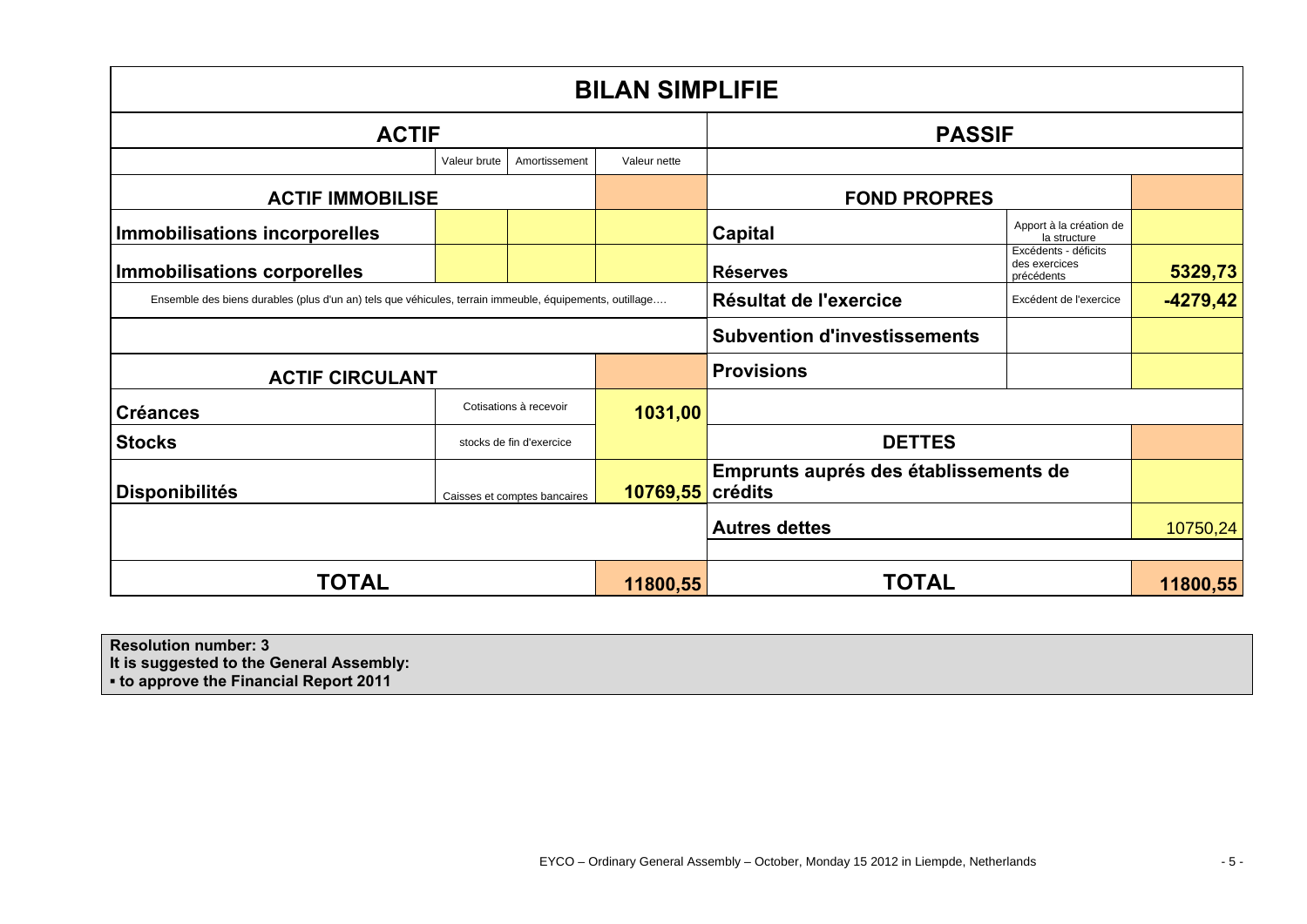## **BUDGET 2012**

#### **Au 30/09/2012**

| <b>EXPENSES</b>                        |        | <b>RECEIPTS</b>                           |         |
|----------------------------------------|--------|-------------------------------------------|---------|
| Title                                  |        | <b>Title</b>                              |         |
| <b>62 OTHER EXTERNAL SERVICES</b>      |        | 1825,76 75 MISCELLANEOUS OPERATING INCOME | 2086    |
| 625 Déplacement, mission et réception  |        | 1 551,16 756000 membership fee            | 2086    |
| 626 Frais postaux et télécommunication | 157,87 |                                           |         |
| 627000 Bank expenses                   | 116,73 |                                           |         |
| <b>TOTAL EXPENSES</b>                  |        | 1825,76 TOTAL RECEIPTS                    | 2086,00 |

**résultat au 30/09/12 1310,55**

#### **A venir**

| <b>EXPENSES</b>                   |        | <b>RECEIPTS</b>                                                      |         |
|-----------------------------------|--------|----------------------------------------------------------------------|---------|
| <b>ESPRIT ASSO</b>                | 32.75  | ADHESION 2012 VLAAMS                                                 | 869,00  |
|                                   |        | ADHESION 2012 GIOCOLIERI                                             | 500,00  |
| RIIKKA ASTRAND AMSTERDAM & AMIENS |        | 337.69   ADHESION 2012 ALBERT&FRIENDS                                | 500,00  |
|                                   |        | ADHESION 2012 CIRCOMUNDO                                             | 866,00  |
| IAN & TREA OWENS AMIENS           | TBC    | ADHESION 2012 BAG ?                                                  | 1031,00 |
| ADOLFO AMIENS                     | TBC I  | REFACTURATION - AMSTERDAM & AMIENS - HOTEL ET REPAS                  | 780,17  |
| PETER SMETS AMIENS                |        | TBC   AVION EASYJET AIRLINE - REMBOURSE PAR FFEC - ALINE SOYER ITALY | 238,48  |
|                                   | 370,44 |                                                                      | 4784,65 |

**résultat au 31/12/12 5724,76**

**Resolution number: 4 It is suggested to the General Assembly: ▪ to approve the Budget report 2012.**